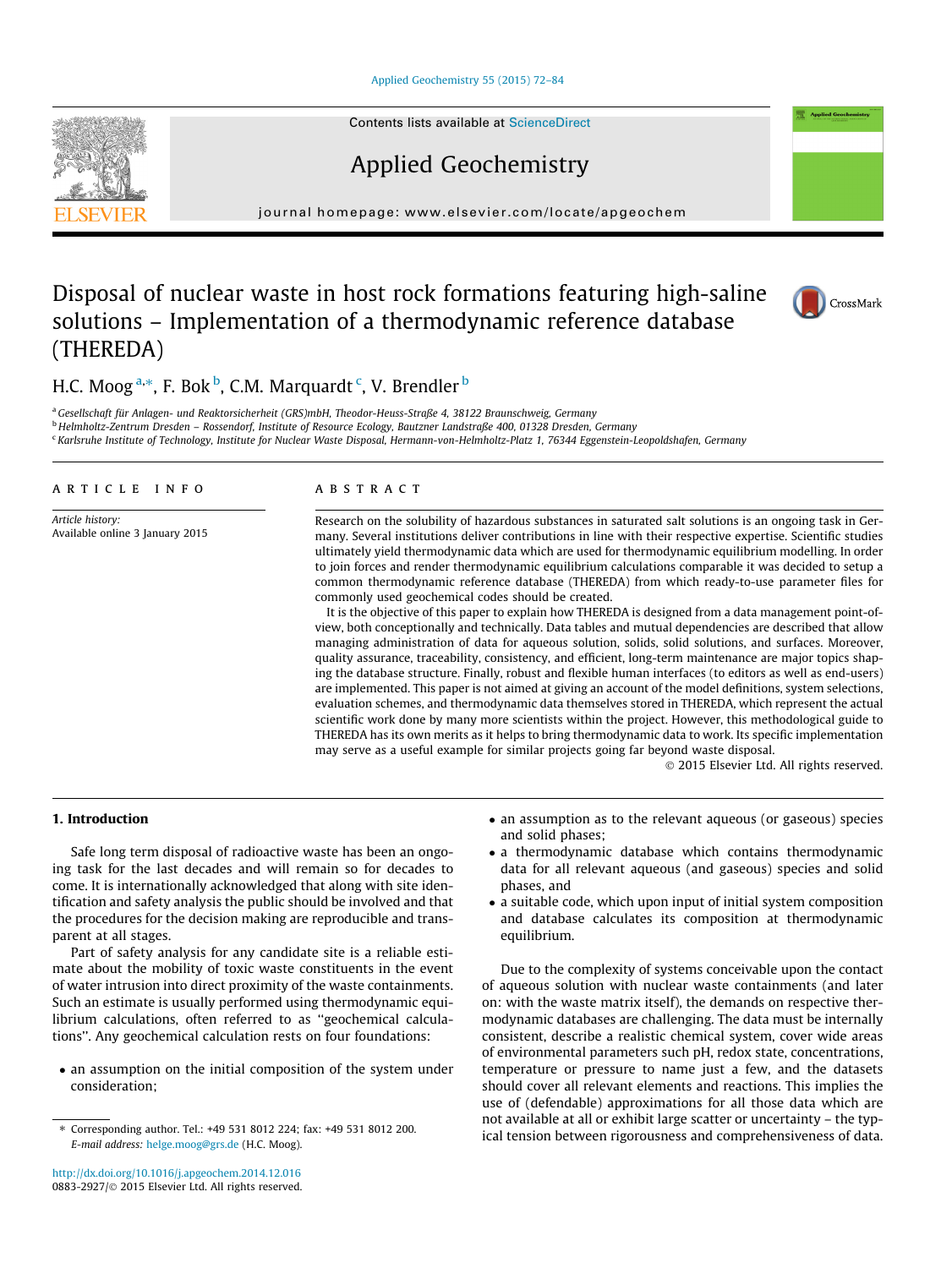Research on such thermodynamic data cannot be, and in fact is not, done by a single institution. This led to the situation that several research institutions in Germany maintained their own databases. Missing data were derived from different sources or estimated with different methods. As a result different databases were in use with heterogeneous approaches as to ion-ion interactions, speciation, quality standards and estimation procedures, and stored in different domestic formats which rendered mutual exchange of data and maintenance increasingly difficult.

However, in the event of a final disposition about the mobility of radionuclides in aqueous solutions, differing assessments among several institutions would have a disturbing impact on the overall process of safety analysis and cast doubts on its credibility.

This situation has also been recognized in other countries. As a consequence, efforts to create a thermodynamic database were undertaken i.e.: in the United States of America (''Yucca Mountain Project'' [\(Jove-Colon et al., 2007\)](#page-12-0), development terminated), Switzerland (''Nagra/PSI Chemical Thermodynamic Data Base'' ([Hum](#page-12-0) [mel et al., 2002\)](#page-12-0), France (''ThermoChimie'': [http://www.thermo](http://www.thermochimie-tdb.com)[chimie-tdb.com](http://www.thermochimie-tdb.com) [\(Duro et al., 2012; Giffaut et al., 2014\)](#page-11-0) with descendants also used for the Swedish [\(Duro et al., 2006\)](#page-11-0) and finnish [\(Grivé et al., 2008](#page-12-0)) nuclear waste management programs), Belgium (''MOLDATA'' [Wang et al., 2010](#page-12-0)), Japan (''JAEA Thermod ynamic DataBase'': <http://migrationdb.jaea.go.jp> [\(Yoshida and](#page-12-0) [Shibata, 2004\)](#page-12-0), [\(Kitamura et al., 2012\)](#page-12-0), and the United Kingdom (''HATCHES Thermodynamic Database'': [http://www.hatches-data](http://www.hatches-database.com)[base.com](http://www.hatches-database.com) ([Bond et al., 1997](#page-11-0)), maintenance to be stopped soon in parallel to a set-up of a new database). With the exception of the USA, in none of these database projects high-saline solutions were of special interest.

Therefore, in 2002 plans evolved to develop a common, unified, and obligatory Thermodynamic Reference Database (hereafter referred to as ''THEREDA'') for use in safety analysis in Germany with regard to the disposal of heat-generating radioactive waste. It was further decided to focus work on data suitable for the calculation of the solubility of relevant solid phases in high-saline solutions, as they may be encountered in German salt rock and several clay formations. For the database five principal objectives were agreed:

- Transparency: any datum should be reproducible in terms of its calculations and traceable to its origin, preferably but not restricted to a peer-reviewed publication.
- Consistency: data compiled from different sources should be maintained in an internally consistent way.
- Comprehensiveness: all data necessary for performance assessment should be compiled. It follows from this objective that even data with a low quality or even estimated data are to be included if they are necessary.
- Uncertainties: if possible, the uncertainty of all entered or internally calculated data should be captured.
- Data assessment: along with the capture of data these should be assessed with regard to their quality, their origin, and the method by which they were determined. This also includes the capture of a traceable source from which the data were adopted or derived.

Five institutions joined forces to accomplish this task, any of which represents particular expertise as a benefit for the project:

- Surface Processes Division of the Institute of Resource Ecology at the Helmholtz-Zentrum Dresden-Rossendorf (HZDR-IRE).
- Institute for Nuclear Waste Disposal at the Karlsruhe Institute of Technology (KIT-INE).
- Department for Salt Chemistry of the Institute of Inorganic Chemistry at the Technical University of Freiberg (TUBAF).
- AF Consult, Department of Groundwater Protection and Waste Disposal/Switzerland (AFC).
- Department for Process Analysis of the Final Repository Safety Research Division at the Gesellschaft für Anlagen und Reaktorsicherheit (GRS).

This paper focuses on the technical implementation of THERE-DA. The scientific details underlying its contents (thermodynamic data, interaction coefficients, speciation studies, etc.) are published separately by the participating institutions.

# 2. Long-term considerations

Research for the ultimate disposal of radioactive waste has been an ongoing task for the last couple of decades and will remain so for some decades to come. Therefore, right at the beginning of the THEREDA project decisions were made to ensure, that the principal goal – to safely store an internally consistent set of thermodynamic data and to provide for ready-to-use parameter files – is achieved over a long time scale.

As to the software used it was decided to use open source codes wherever possible; in fact at the time being, THEREDA is entirely build up using open source programs. This way it is made sure, that the database remains functional independent from decisions made by providers of proprietary programs. At the same time it remains possible to adapt used programs to particular necessities, as they may arise in the future.

For the principal way to save thermodynamic data it was decided to use a databank system. A digital relational databank allows using customary mechanisms like foreign keys to ensure internal consistency, enforce certain standards for quality and documentation, and at the same time to allow for an efficient access to a growing amount of data. Basically, foreign keys provide lists, from which items have to be chosen for subsequent entries in other tables. Thus, editors to THEREDA cannot enter information arbitrarily. Foreign keys also require from the editor to comply with a certain workflow, e.g. along the process of declaring a new phase constituent, defining its elemental composition, defining its formation reaction (if appropriate), and assigning values for thermodynamic data.

As to the internal data structure it was essential to compromise on data access efficiency, guarantee for internal consistency, and a degree of data abstraction as low as possible. Ideally, any user with a basic background in chemical thermodynamics should be able to comprehend what is written in each databank table.

To ensure that the principal result of the whole project, the internally consistent database, is preserved for a long time, regardless of ongoing funding, operating systems and databank programs in use, it is essential to have a system which can be archived in plain text. Actually, as will be shown below, THEREDA is archived as script which can be run on other computers whereby the databank is fully restored. To understand the internal structure, an extensive documentation is provided and continuously updated.

The data model was designed in a way to render it adaptable to future needs, even though these may not be fully comprehendible at present. This requirement resulted in the storage of data for both ''families'' of geochemical codes, Gibbs Energy Minimizers (such as GEMS [Wagner et al., 2012; Kulik et al., 2013](#page-12-0) or ChemApp [Eriksson](#page-12-0) [et al., 1995, 1997\)](#page-12-0) and Law-of-Mass-Action programs (like EQ3/6 [Wolery, 1992](#page-12-0), PHREEQC ([Parkhurst and Appelo, 2013\)](#page-12-0) or Geo-chemist's Workbench® [Bethke, 2008](#page-11-0)). Editors to THEREDA may choose which kind of independent thermodynamic data they wish to enter for a given phase constituent (formation- or reaction related). From this dependent thermodynamic data (e.g. formation related) are internally calculated and stored. Editors must select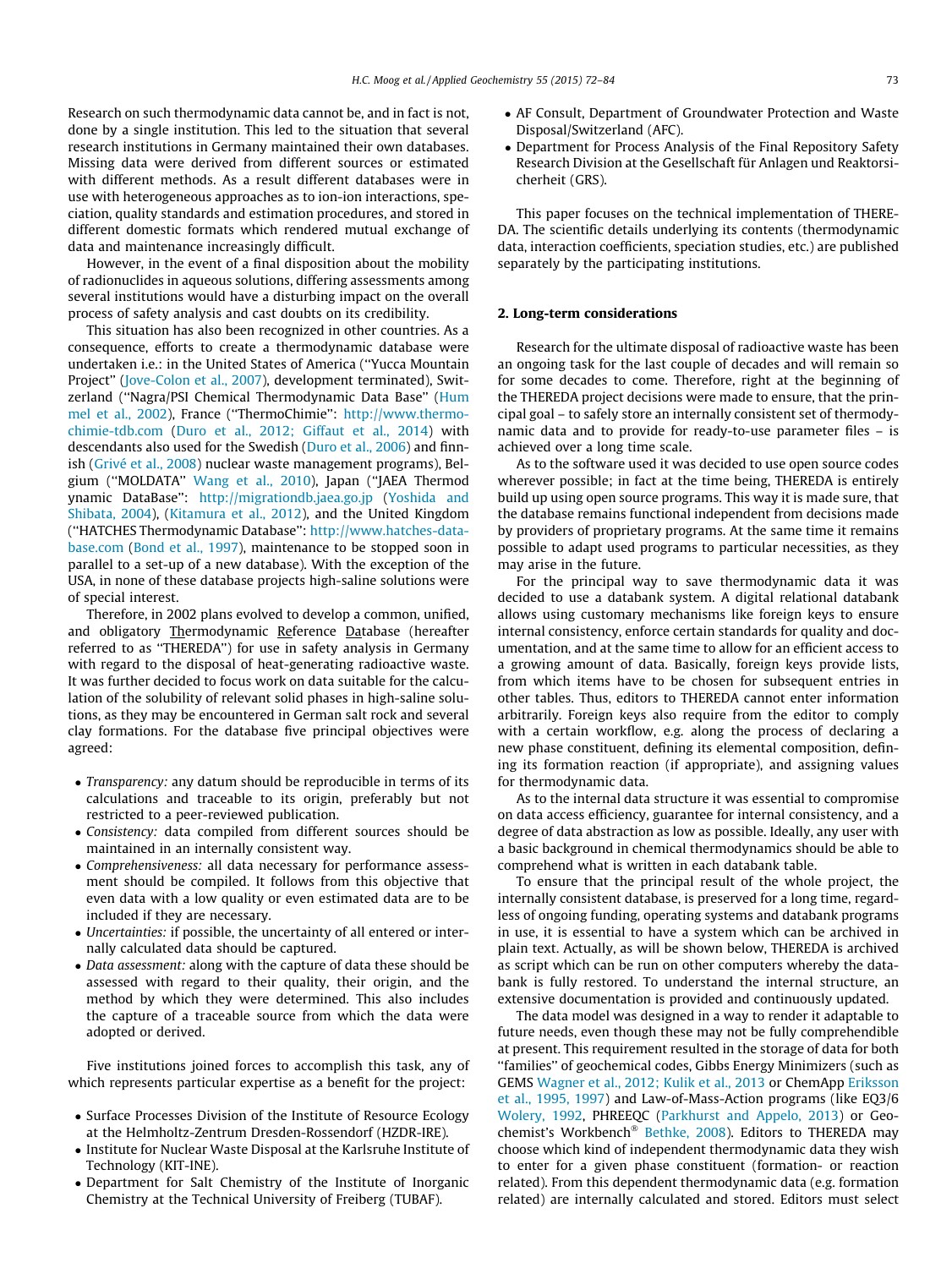<span id="page-2-0"></span>specific patterns of dependent and independent data from lists. THEREDA is not constrained to any number of (mixed) phases. Any phase can be assigned one or more models for non-ideal mixing effects. There are also no restrictions as to which p,T-functions are internally used, although internally calculations would have to be adapted of course.

# 3. Basic principles

#### 3.1. Definition

The term ''Database'' is often used in an unclear manner. For many this term actually means a plain-text ASCII-file which contains thermodynamic data in a code-specific format. Such files can easily be shared, modified with usual text editors and subsequently forwarded to colleagues. If such a file is neither renamed nor documented internally with regard to modifications, it becomes increasingly difficult to judge which version one is working with. Frequently, such files are poorly documented and one can never be sure whether after the addition or modification of data internal consistency is maintained. For such code-specific files we use the name ''parameter file''.

''Database'' is also used for compilations of selected, recommended data in written form, preferably after a thorough and critical assessment. Two examples are the databases from OECD/NEA (<http://www.oecd-nea.org/dbtdb>) ([Mompeán and Wanner, 2003\)](#page-12-0) and PSI/Nagra [\(Hummel et al., 2002; Thoenen et al., 2004\)](#page-12-0). For both databases code specific parameter files exist, but the functionality to create new parameter files from the modified core-data is beyond the range of normal users.

In view of the practical requirements necessary to create internally consistent and quality assured parameter files we propose a different definition which reflects the way we were approaching our task: A ''database'' is a technical framework which ensures that dependent and independent data are stored in a manner which ensures that internal consistency is maintained when independent data are modified.

For a definition of dependent and independent data please see Section [6.3](#page-6-0).

#### 3.2. Scope

THEREDA in conjunction with a suitable editor's front-end program, hereafter referred to as ''DB-Control'', aims at administrating, processing and extracting data intended for usage in programs for the calculation of thermodynamic equilibria in aqueous solutions at temperatures which are of potential interest for hydro-geochemical systems in general and solutions containing hazardous contaminants like radionuclides or heavy metals in particular. As such, THEREDA is not designed to hold experimental data like ThermoML ([Frenkel et al., 2006\)](#page-12-0), neither data concerning other liquids than aqueous solution, like melts or other substances which are stable under conditions beyond those where aqueous solutions may exist. Moreover, as for potential applications of THEREDA emphasis is laid on the correct calculation of experimentally determined solubilities, data are preferred which allow the calculational reproduction of such experiments. THEREDA follows the principle of parsimony in the sense that only those solid phases and aqueous phase constituents are adopted which are essential to reproduce solubility data. Reversely, this means that not all aqueous species for whose existence clear evidence exist are included.

The contents of THEREDA are aimed primarily toward applications in the field of nuclear waste disposal in host rock types featuring saline solutions, for which the calculation of activity coefficients is beyond non-ion-specific approaches such as the Debye-Hueckel model. Thus, at the present state, elements considered in data acquisition are

- Na, K, Mg, Ca, Cl, S, C (system of oceanic salts).
- Al, Si (rock forming minerals, hydrated cement phases).
- Th, Pa, U, Np, Pu, Am, Cm (actinides)
- Cs, Rb, Sr, Ba, Ra, Tc, Sm, Nd (other fission and activation products).

THEREDA does not strive to cover as many solid phases or aqueous species as are described in the literature. Only solid phases are selected which prove to be essential for solubility calculations and which are positively identified, either under natural conditions or in the lab.

For the calculation of aqueous solute activity coefficients the Pitzer model is used in THEREDA ([Pitzer, 1991\)](#page-12-0). Thermodynamic data are selected or re-evaluated in order to be consistent with pertinent Pitzer interaction coefficients. These data are usually valid at 298.15 K and 1.01325 bar only. However, for the system of oceanic salts, the validity extends to temperatures up to 473.15 K, depending on the subsystem under consideration.

# 3.3. Task

THEREDA is not only intended for the long-term administration of thermodynamic data. It is also intended to further communication and collaboration among scientists striving to develop a common, internally consistent database. As this is already difficult enough, THEREDA should facilitate trivial conversion of thermodynamic data or the cumbersome, often prone to errors export for geochemical codes. Data sets can also be ''disabled'' and are thus not exported. Additionally, the working version of THEREDA is never identical to the version, external users see in the web. Thus, THERE-DA is not only used to enter well elaborated, consolidated data, but also to enter tentative values, which after conversion and export for a geochemical code can be tested. Or to put it in other words: THE-REDA is also a web-oriented tool for database development.

## 3.4. NEA data

Experts authorized by the Nuclear Energy Agency (NEA), an institution of the Organisation for Economic Co-operation and Development (OECD), were setting up an internationally recognized reference database for selected actinides and fission products which is periodically – approximately every ten years – extended and updated. Whenever possible, these data were adopted and consistency with NEA-TDB was maintained. Generally, the thermodynamic data at standard conditions were derived from experimental equilibrium constants determined in dilute to concentrated saline systems by using the SIT or the Pitzer equations. The extrapolation of the same experimental data to ionic strength of zero with both approaches often results in slightly different equilibrium constants at infinite dilution. However, the difference between both equilibrium constants is usually smaller than the experimental uncertainty. Whenever both constants are available for the same system THEREDA selects only the equilibrium constant derived with the Pitzer approach, together with the corresponding set of binary and ternary Pitzer parameters. We have not performed an adaption of each approach and we accept that recalculation to real systems with the Pitzer equations yields in a corresponding error. In exceptional cases, especially for high charged ions, a more pragmatic approach has been used. For those cases/systems where data at elevated ionic strengths were also available, these were considered to derive thermodynamic and activity models according with the Pitzer formalism. In some cases, this led to the definition of new species which are only form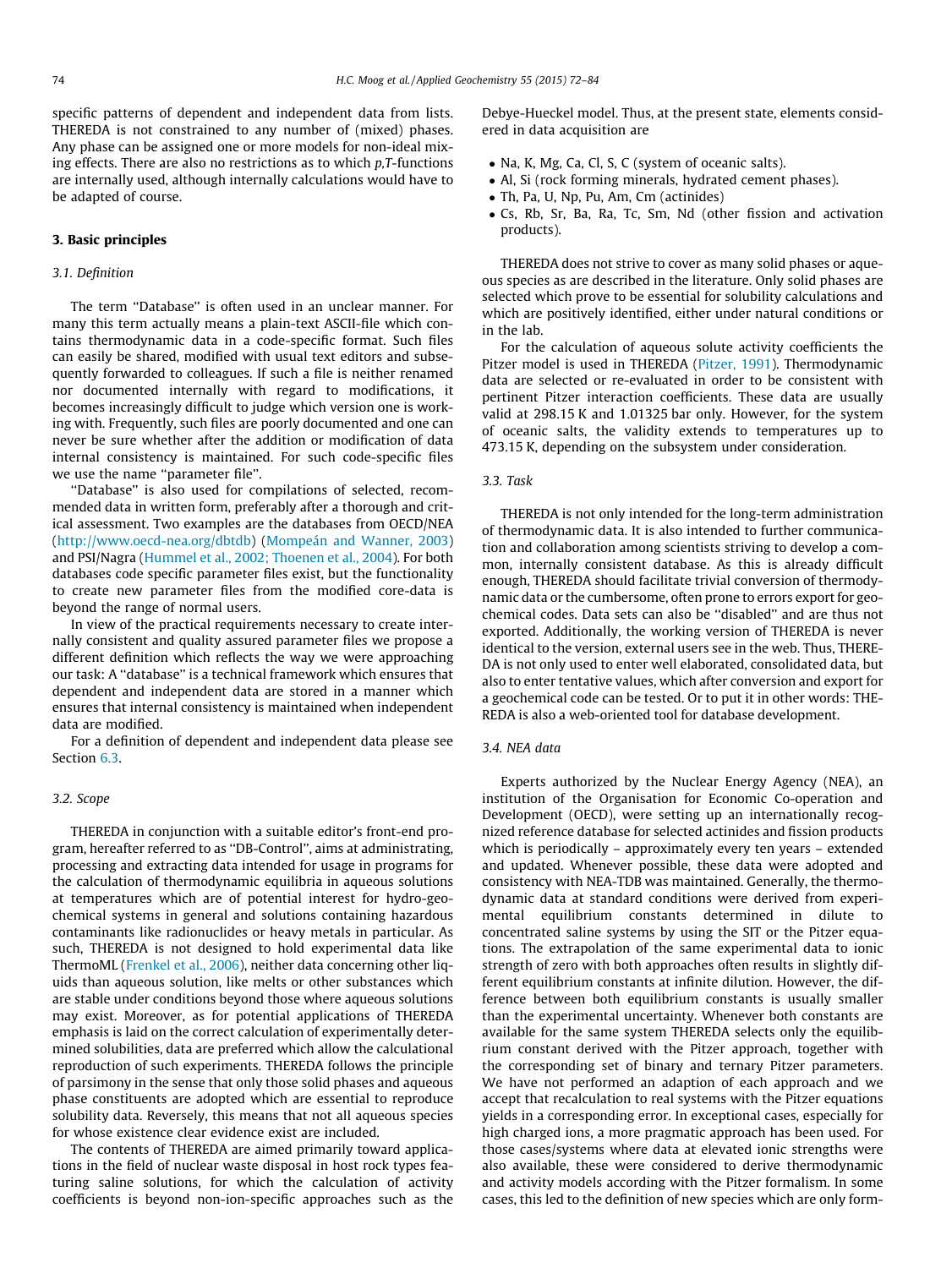ing at very high ionic strengths and thus are beyond the applicability of SIT (e.g. formation of ternary Ca–An(IV)–OH species). A detailed description on how each individual case is handled would go beyond the scope of this paper, but it can be found in the THE-REDA final report [\(Altmaier et al., 2014\)](#page-11-0) which can be downloaded from the website.

#### 3.5. Technical implementation

THEREDA at its core is a so called relational databank. Its content is structured in tables (''relations''), consisting of columns (''attributes'') and rows (''tuples''). Designing the structure for THE-REDA efforts were undertaken to ensure internal consistency on the databank level by enforcing referential integrity between single attributes or even a group of attributes. In practical terms this means for example that many entries are formalized, rendering future queries and data export easier. Another consequence is, generally spoken; that a specific piece of information can only be entered after another one has been entered elsewhere. Two fields of information being linked in this way are sometimes referred to as ''parent'' (as the information to which is referred) and ''child'' (as the information which refers to its parent).

However, requirements necessary to render a set of data strictly consistent in terms of thermodynamics are much more complicated than may be realized exclusively by means of databank logic. Apart from the actual databank, other programs are used, to administrate, access, view, and export contents of the databank. Therefore, THEREDA may be rather thought of as a suite of programs for the storage and administration of thermodynamic and related data. This suite entails:

- The databank, as represented by the data model and a system of checks and foreign keys ensuring referential integrity.
- Scripts which perform internal calculations.
- Scripts to offer views according to particular criteria and detect data deficiencies.
- A JAVA-based program to export selected data into a generic JSON-format.
- PHP-scripts to convert JSON-files into code specific parameter files.
- A website which along with a content management system facilitates project-internal communication as well as providing an interface to interested users.
- A web based frontend (DB-Control) to enter and administrate the stored thermodynamic data.

For the reasons given, part of the logic necessary to produce consistent and meaningful datasets are located in the databank itself, while other parts must be placed within the code of DB-Control or as triggers attached to relations in the databank. These parts comprise issuing of SQL-statements to compute constraints for entered data which otherwise cannot be implemented as part of the databank structure itself (without undue complexity).

As format for the databank we chose PostgreSQL. It is a powerful, open source relational database system, which originates from a development at the University of California at Berkeley in the 1970s. Behind PostgreSQL are more than 20 years of active development and a proven architecture that has earned it a strong reputation for reliability, data integrity, and correctness. It runs on all major operating systems, including Linux, UNIX (AIX, BSD, HP-UX, SGI IRIX, Mac OS X, Solaris, Tru64), and Windows.

To avoid an undue length of this article, the complete structure of the databank cannot be given in full detail here. For anybody interested we refer to the Technical Documentation of the THERE-DA Relational Database Management System (RDBMS), available for download from the THEREDA website.

#### 3.6. General information

Generally, most data sets in THEREDA are provided with dedicated fields for additional descriptions intended for the user, or remarks for internal use. Most data sets have an Owner (the originator of the data set) and a time stamp, which allows tracking down changes, possibly done during work with THEREDA.

# 3.7. Permissions

THEREDA can only be operated by persons having the status "editor". An editor has the permission to create new data sets. Although all data sets can be read by everybody in the editorsteam, the system prevents the change of a data set by anybody else than the editor. Thus, THEREDA relies on shared responsibilities: editors ''own'' data sets. They are responsible that ''their'' data were entered according to mutually agreed guidelines, were correctly adopted from literature and are well documented.

#### 3.8. Release politics

At the time being, data releases are aligned to specific subsystems, for which test calculations were performed with four different geochemical speciation codes. Data releases so far covered the systems

- 1. Na<sup>+</sup>, K<sup>+</sup>, Mg<sup>2+</sup>, Ca<sup>2+</sup>-Cl<sup>-</sup>, SO<sub>4</sub><sup>2</sup>-H<sub>2</sub>O(l) (polytherm).
- 2. Na<sup>+</sup>, Mg<sup>2+</sup>, Ca<sup>2+</sup>–Cl<sup>-</sup>–Am<sup>3+</sup>, Nd<sup>3+</sup>, Cm<sup>3+</sup>–H<sub>2</sub>O(1).
- 3. Na<sup>+</sup>, Mg<sup>2+</sup>, Ca<sup>2+</sup>-Cl<sup>-</sup>, SO<sub>4</sub><sup>2-</sup>-CO<sub>3</sub><sup>-</sup>/CO<sub>2</sub>(g)-H<sub>2</sub>O(1).
- 4.  $Na^+ Cl^- NpO_2^+ H_2O(1)$ .
- 5. Na<sup>+</sup>, K<sup>+</sup>, Cs<sup>+</sup>, Mg<sup>2+</sup>, Ca<sup>2+</sup>-Cl<sup>-</sup>, SO<sub>4</sub><sup>-</sup>-CO<sub>3</sub><sup>-</sup>/CO<sub>2</sub>(g)-H<sub>2</sub>O(l).
- 6. Cement phases Si(OH)<sub>4</sub>, Al(OH)<sub>4</sub>-Na<sup>+</sup>, Mg<sup>2+</sup>, Ca<sup>2+</sup>, K<sup>+</sup>-Cl<sup>-</sup>,  $SO_4^{2-}$ ,  $CO_3^{2-}$ -H<sub>2</sub>O(1).
- 7. Na<sup>+</sup>, K<sup>+</sup>, Ca<sup>2+</sup>-Cl<sup>-</sup>-Th<sup>4+</sup>, Np<sup>4+</sup>, Pu<sup>4+</sup>-CO<sub>3</sub><sup>-</sup>-H<sub>2</sub>O(1),
- 8. Na<sup>+</sup>, Mg<sup>2+</sup>, Ca<sup>2+</sup>-Cl<sup>-</sup>, SO<sub>4</sub><sup>2</sup>-, CO<sub>3</sub><sup>-</sup>-Am<sup>3+</sup>, Cm<sup>3+</sup>-H<sub>2</sub>O(1).
- 9. Na<sup>+</sup>, K<sup>+</sup>, Mg<sup>2+</sup>, Ca<sup>2+</sup>-Cl<sup>-</sup>, SO<sub>4</sub><sup>2-</sup>, CO<sub>3</sub><sup>-</sup>-Si(OH)<sub>4</sub>-U<sup>4+</sup>/UO<sub>2</sub><sup>+</sup>-H<sub>2</sub>O(1).

Some more data releases are being prepared at the time of writing this article, each one dedicated to another, rather small subsystem. Thus, the amount of data released so far is much less than the data altogether captured in THEREDA. There has been no ''bulk release'' of the entire database, and therefore THEREDA does not feature yet a ''version number''.

Further development of the database will proceed, by releasing (or adding) further subsystems and by examining possible interactions between existing releases. The latter procedure might lead to the addition of new data. E.g., a data release for the system  $\text{Na}^+$ , K<sup>+</sup>- $Cl^-$ ,  $SO_4^{2-}$ , HPO<sub>4</sub>-H<sub>2</sub>O(1) (which is due in 2015) could be combined with release number 6, leading to the examination of new solid phases with U(+VI) or U(+IV).

In the long term, data releases from THEREDA will gradually evolve into more complex, and consequently more comprehensive data sets. Necessarily, this will eventually render earlier data releases obsolete und ultimately lead to a smaller number of released parameter files. Once the most relevant chemical systems are covered the release strategy will be revised, probably to biannual releases of the database that are uniquely marked and incorporate all cumulative changes since the previous release. It is only in this stage of development that issuing of version numbers for THEREDA will become meaningful.

Please note, that regardless of future decisions as to the general release strategy of THEREDA, parameter files once released along with the whole database are archived for the entire life span of THEREDA. Thus, older computations can be repeated at any time.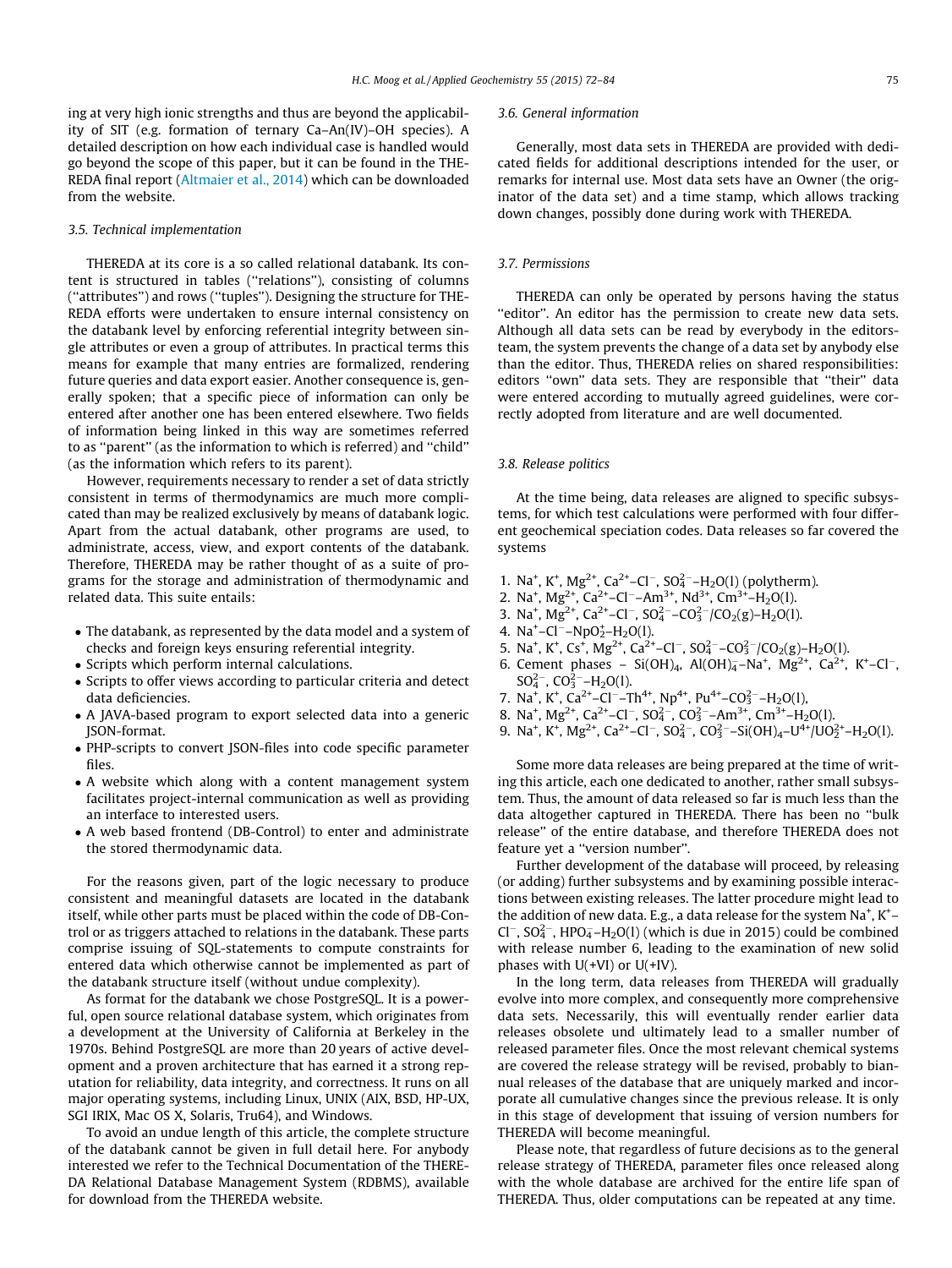# 4. Basics

In this section it is explained how the chemical material base is setup to which all data refer. An illustration of the involved tables and their crosslinking is given in the supplements. A list of elements and phases form the root. For any phase additional properties may be entered as appropriate, e.g. mineralogical properties or trivial names. Each phase is composed of phase constituents, for which the elemental composition is defined. This means, that on this level of THEREDA all mixed phases, including the gaseous, the aqueous and all solid solutions are treated alike. Also, phase constituents are defined in terms of a formation reaction, when appropriate.

To ensure uniform usage among all editors of THEREDA basic physical constants are stored as internal reference. This relation is not linked to any other relation in the databank. These values are also used for internal calculations, if necessary. They were adopted from [Hummel et al. \(2005\) and Fuger et al. \(2008\)](#page-12-0) and are listed in the supplement provided with this paper.

Chemical elements are stored in a dedicated relation. It contains i.a. symbols, names, molar masses, standard entropies and heat capacities. For internal calculations it also contains the number of atoms in the elementary compound to which the standard entropy refers. E.g. for the element nitrogen this would be gaseous N<sub>2</sub> with the coefficient 2.

Phase constituents are declared in a dedicated relation ''PCon'' and assigned to formerly declared phases. The naming of phase constituents is not done arbitrarily but follows documented rules. For a detailed description of the nomenclature that is used in THE-REDA, see the THEREDA Technical Paper ''Guideline for the creation of identifiers of phase constituents and phases'' which is freely available at the projects website <http://www.thereda.de>.

This relation may be understood as a kind of fork as many other relations refer to it. By this relation all kinds of data are associated with a particular phase constituent, and as such form a set of data which are spread over a number of relations in the databank. The elemental composition and charge of any phase constituent is defined in relation ''PConComposition''. The molar mass is calculated internally.

All phase constituents are assigned a type, as listed in Table 4.1.

''PrimaryMaster'' are not defined by a formation reaction. ''SecondaryMaster'' in THEREDA are commonly those phase constituents which are formed by reduction or oxidation from a ''PrimaryMaster'', and which in turn constitute the educt for further reactions to form products, where the redox sensitive element remains in the same oxidation state. This is made clearer in the following example.

Np  $\langle 4+ \rangle$  is "PrimaryMaster" for the element Neptunium. Phase constituents Np  $\langle 3+\rangle$ , NpO2  $\langle +\rangle$ , and NpO2  $\langle 2+\rangle$  are formed from Np  $\langle 4+ \rangle$  and thus are declared as "SecondaryMaster":

$$
Np\langle 4+\rangle + 0, 5H_2(g) \leftrightarrow Np\langle 3+\rangle + H\langle + \rangle \tag{4.1}
$$

| Table 4.1                                                                         |  |
|-----------------------------------------------------------------------------------|--|
| Relation "PConType": permitted types of phase constituents and their description. |  |

| Symbol                           | Description                                                                                                             |
|----------------------------------|-------------------------------------------------------------------------------------------------------------------------|
| PrimaryMaster<br>SecondaryMaster | Only formation data, not defined by any reaction<br>Defined by reaction of primary master phase constituents            |
| Product                          | Defined by reaction of primary and/or secondary master<br>phase constituents                                            |
| MineralsSolids                   | For phase constituents of solid phases; defined by<br>reaction of primary and/or secondary master phase<br>constituents |
| SurfacePrimary<br>SurfaceProduct | PrimaryMaster for surface complexation reactions<br>Product for surface complexation reactions                          |

$$
H_2O(l)+Np\langle 4+\rangle \leftrightarrow NpO_2\langle +\rangle +3H\langle +\rangle +0,5H_2(g)\qquad \qquad (4.2)
$$

$$
H_2O(l)+Np\langle 4+\rangle \leftrightarrow NpO_2\langle 2+\rangle +2H\langle +\rangle +H_2(g)\qquad \qquad (4.3)
$$

Phase constituents from reactions between ''PrimaryMaster'' and/or ''SecondaryMaster'' are declared as ''Product'' or ''MineralsSolids''. E.g. phase constituent  $NpO_2(CO_3)3 \langle 5-\rangle$  is formed from  $NpO_2 \langle +\rangle$ and thus is declared as ''Product'':

$$
NpO_{2}\langle +\rangle+3CO_{3}\langle 2-\rangle \leftrightarrow NpO_{2}(CO_{3})3\langle 5-\rangle~~(4.4)
$$

All constituents of solid phases must be of type ''MineralsSolids''. In THEREDA phase constituents of type ''Product'' or ''MineralsSolids'' cannot occur as educts in a reaction. Note that all reactions in THE-REDA are entered as formation reactions of the phase constituent or solid phase in question. All reaction related thermodynamic data stored in THEREDA refer to these reactions.

Formation reactions stored in THEREDA do not necessarily reflect real reaction mechanisms. They create a formal mathematical framework which governs how dependent data are internally calculated from independent ones. Upon export for other geochemical codes these reactions are transformed as necessary, e.g. recast in a reaction using "aqueous electrons"  $e\langle -\rangle$  or dissolved  $02\langle 0 \rangle$ .

The described classification of phase constituents into types has two major consequences for THEREDA. First, not all types of data are suitable for any type of phase constituents. E.g., for a ''Primary-Master'' no reaction related data types such as log K exist by definition, and must therefore not be entered, and in fact cannot thanks to internal check routines. Furthermore, in organizing phase constituents into a hierarchy, internal calculations are only done for those phase constituents whose data are affected by a change in data for another one. Closer details are explained in Section [6](#page-5-0).

Phase constituents are sorted into phases, using a dedicated relation called ''Phase\_x\_PCon''. Thus, an arbitrary number of mixed phases can be stored in THEREDA. Any phase for which more than one end member is registered is cleared by the system for the assignment of non-ideal mixing models. On this level it does not matter which aggregation state a phase has. Note, that the same formalism is maintained for pure stoichiometric phases with only one end member: this means that phase constituent "NaCl(cr)" is assigned to phase "Halite". Another consequence of this structure is that a phase constituent can belong to more than one mixed phase.

As a tribute to the usual codes for thermodynamic equilibrium calculation, ''SecondaryMaster'' (''redox species'' in other terms) need to be stored in conjunction with their respective central elements and their oxidation states. The situation is further complicated by the fact, that some solid phases may contain more than one redox-variable element (such as  $FeS2(cr)$ ), and – even more complicated – may even contain the same element in two different oxidation states (such as  $Fe<sub>3</sub>O<sub>4</sub>(cr)$ ). It is for these cases that the assignment of redox-sensitive elements and their respective oxidation states is left to another separate relation called ''OxidationState''.

Even after capturing all necessary data it is still up to the final judgment of the editor whether a phase constituent or a phase should be included in a data release or not. The field ''Enabled'' in relation ''PCon'' serves as final gate. This function allows extending the database continuously without being forced to release those parts which are still under development. Note that an ''enabled'' phase constituent can still be commented out in a release due to equilibrium constraints. This is necessary to transmit the information to the user, that a particular species or solid phase has not been ''forgotten'' but that its usage is discouraged for reasons given in the description field.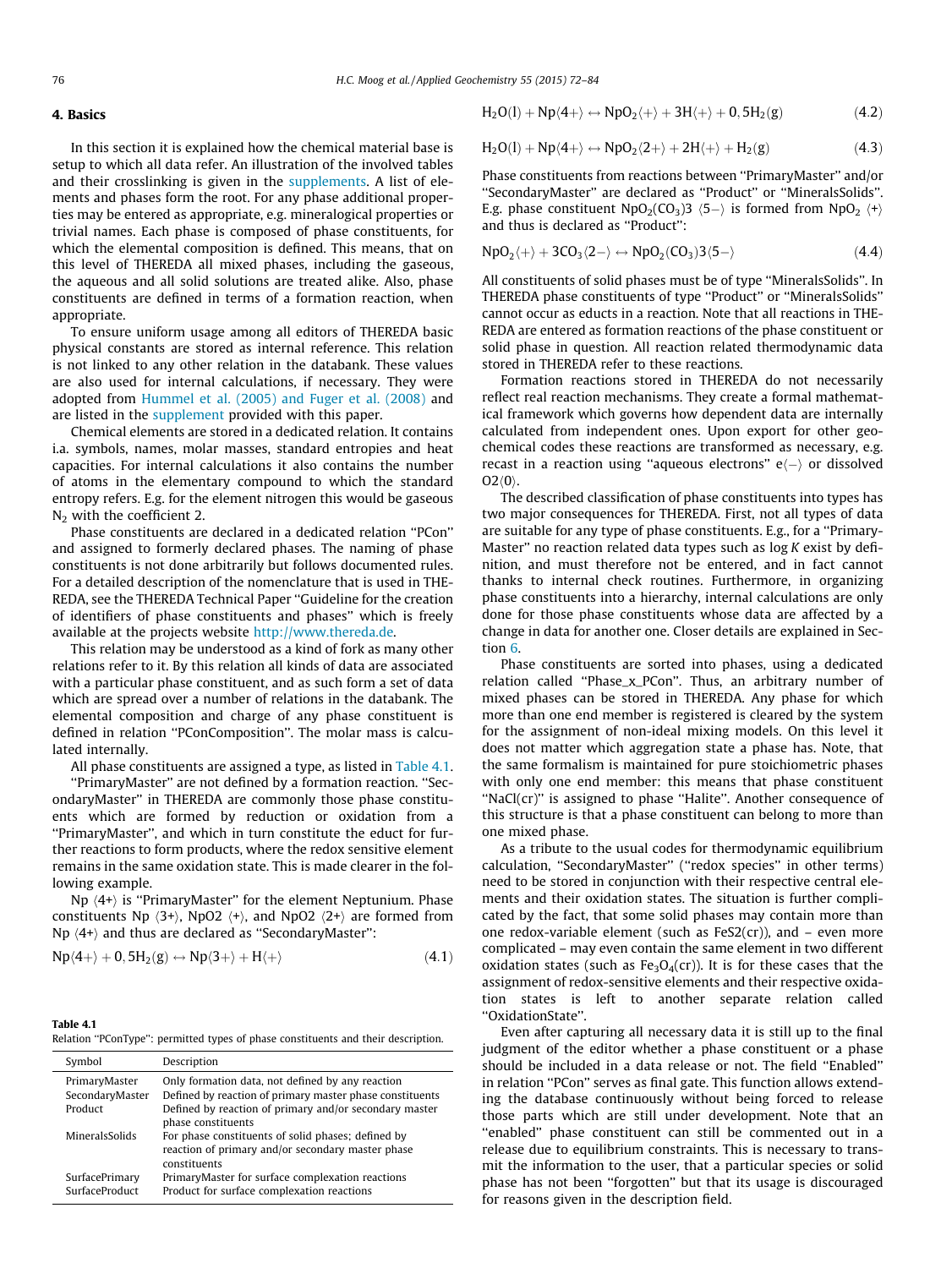<span id="page-5-0"></span>For documentary reasons an attribute called ''OriginalReaction-Equation'' is used to store the originally published reaction equation if it differs from the one imposed by THEREDA due to the allowed (primary and secondary) master species.

## 5. Reactions

An illustration of the involved tables and their crosslinking is given in the supplements. Phase constituents in THEREDA are grouped into four types, as declared in relation ''PConType''. The only phase constituents not defined by reaction are of type ''PrimaryMaster''. This means, in turn, that all other phase constituents, which are not of type ''PrimaryMaster'', MUST be defined by a reaction. This reaction, by convention among the editors, is always the forming reaction of the phase constituent to be defined. Note that in this scheme also surface complexation reactions are covered.

Reactions entered in THEREDA are exported into parameter files dedicated for law-of-mass-action programs. Therefore, it is essential that for any phase constituent which is not ''PrimaryMaster'' only one forming reaction is defined.

To clarify the system how reactions are entered in THEREDA, a table provided in the supplements shows how the forming reactions of  $U(4+)$  and  $U(SO4)\langle 2+\rangle$  are defined.

$$
UO2\langle 2+\rangle + 2H\langle + \rangle + H2(g) \leftrightarrow U\langle 4+\rangle + 2H2O(l)
$$
\n(5.1)

$$
U\langle 4+\rangle + SO_4\langle 2-\rangle \leftrightarrow U(SO_4)\langle 2+\rangle \tag{5.2}
$$

Note that redox reactions in THEREDA are defined uniformly in terms of  $H_2(g)$ . However, upon export these redox reactions are transformed for other redox species (such as " $O<sub>2</sub>(aq)$ ") if necessary.

A third example shows the formation of Galena (PbS) according to the following reaction:

$$
Pb\langle 2+\rangle + HS\langle -\rangle \leftrightarrow PbS + H\langle +\rangle \tag{5.3}
$$

Note that the principal product of reaction as declared in field ''PCon\_Product'' is also entered into field ''PCon\_Reactant''. Generally, the described system to store reactions facilitates the calculation of reaction related standard thermodynamic data efficiently.

Generally it is assumed, that a reversible equilibrium exists for any reaction-defined phase constituent in THEREDA – kinetic constraints are not dealt with so far. However, solid phases exist, for which proper thermodynamic data are available, but which as to the best knowledge of experimenters are not likely to be in equilibrium with an aqueous solution. Formation/precipitation or dissociation/dissolution can be subject to kinetic control or inhibited altogether. Having such phases in calculations may lead to erroneous results. Therefore, such phase constituents are marked accordingly in THEREDA (see Table 5.1). The same applies to some redox reactions, which are appraised as usually being not in equilibrium. The following table gives a list of presently permitted entries.

At the time being 22 phase constituents are marked as ''No equilibrium", e.g. solids like  $Tc_2O_7$ (cr). Such phases may even turn up in released parameter files but are commented out with an appropriate note for the user.

| Table 5.1 |                                                                             |
|-----------|-----------------------------------------------------------------------------|
|           | Relation "Equilibrium_Constraint": permitted entries and their description. |

| Symbol              | Description                                                |
|---------------------|------------------------------------------------------------|
| Formation           | Formation/precipitation is at equilibrium only             |
| <b>Dissociation</b> | Dissociation/dissolution is at equilibrium only            |
| No equilibrium      | Neither precipitation nor dissolution is at equilibrium    |
| Complete            | Both, dissociation/dissolution and formation/precipitation |
| equilibrium         | is always at equilibrium                                   |
|                     |                                                            |

# 6. Data

An illustration of the involved tables and their crosslinking is given in the supplements.

#### 6.1. General structure

At present all thermodynamic data released are designed to be consistent within the Pitzer framework for high saline solutions (for explanations see Section [3.4](#page-2-0)).

Data valid at 298.15 K and a pressure of 1.01325 bar are stored in relation ''data\_standard\_pitzer'', while p,T-functions are stored in relation ''data\_variable\_pitzer''. As in Germany no final decision has been met up to date as to the host rock intended for the disposal of nuclear waste, THEREDA contains two more relations to hold SIT- and Extended-Debye-Hueckel consistent data. These data sets, though in great parts identical to those in the Pitzer part, are not further developed at present. They can be regarded as different strings of data: internal calculations are performed only within each string. They are hold together by relation ''PCon''. Thus, any phase constituent can hold different sets of thermodynamic data, each one consistent with a particular model for the calculation of activity coefficients. This has consequences for equilibrium constants whose extrapolation to the standard state can lead to different values, depending on the model used (Pitzer, SIT, or Debye-Hueckel). In any data table, the databank enforces uniqueness for any combination of phase constituent and data type. This way internal calculations and export of data to parameter files can proceed unambiguously.

It is important to note, that the presence of data for any given model (i.e. Pitzer, SIT or Debye-Hueckel) effectively determines the speciation model for the aqueous solution. For example, thermodynamic data for some ion pairs may be present in the table for Debye-Hueckel data, but not in the other data tables. Consequently, these species would be exported only into parameter files employing the Debye-Hueckel model, but not in others.

In relation ''data\_variable\_pitzer'' up to six coefficients for ''DataType'' can be saved in subsequent fields, the meanings of which are defined by the setting of ''TPFunc'', i.e. a symbol for the p,T-function in mind.

Field ''TState'' provides a list for the selection of temperature and pressure state identifiers of data type. Basically there are only two of them: any data type is EITHER valid at 298.15 K and 0.1 MPa only (''standard'' state or ''S'') OR refers to a function for variable temperature and pressure conditions (''variable'' state or ''V''). It is usually set automatically by the system.

All thermodynamic data entered in THEREDA are assigned a "DataType". A table in the supplements gives a list of currently permitted data types. All data types containing a ''298'' in their designator refer to the standard temperature  $T = 298.15$  K.

Relation ''TPFunc'' provides a list of permitted temperature and pressure functions for thermodynamic parameters or interaction coefficients. A table in the supplements gives a list of presently permitted p,T-functions.

These equations reflect functions which are used by the supported geochemical equilibrium codes or are otherwise necessary for internal calculations. This list can be prolonged if necessary. Though the name ''TPFunc'' might suggest otherwise, at present no pressure functions are in use in THEREDA. However, THEREDA is prepared to hold standard molar (for solids) or partial standard molal volumes (for aqueous species) to account for pressure corrections for chemical equilibria.

Whenever a temperature function is entered in THEREDA, it is mandatory to define the range of temperature for which it is valid. This information is specific for any phase constituent for which it is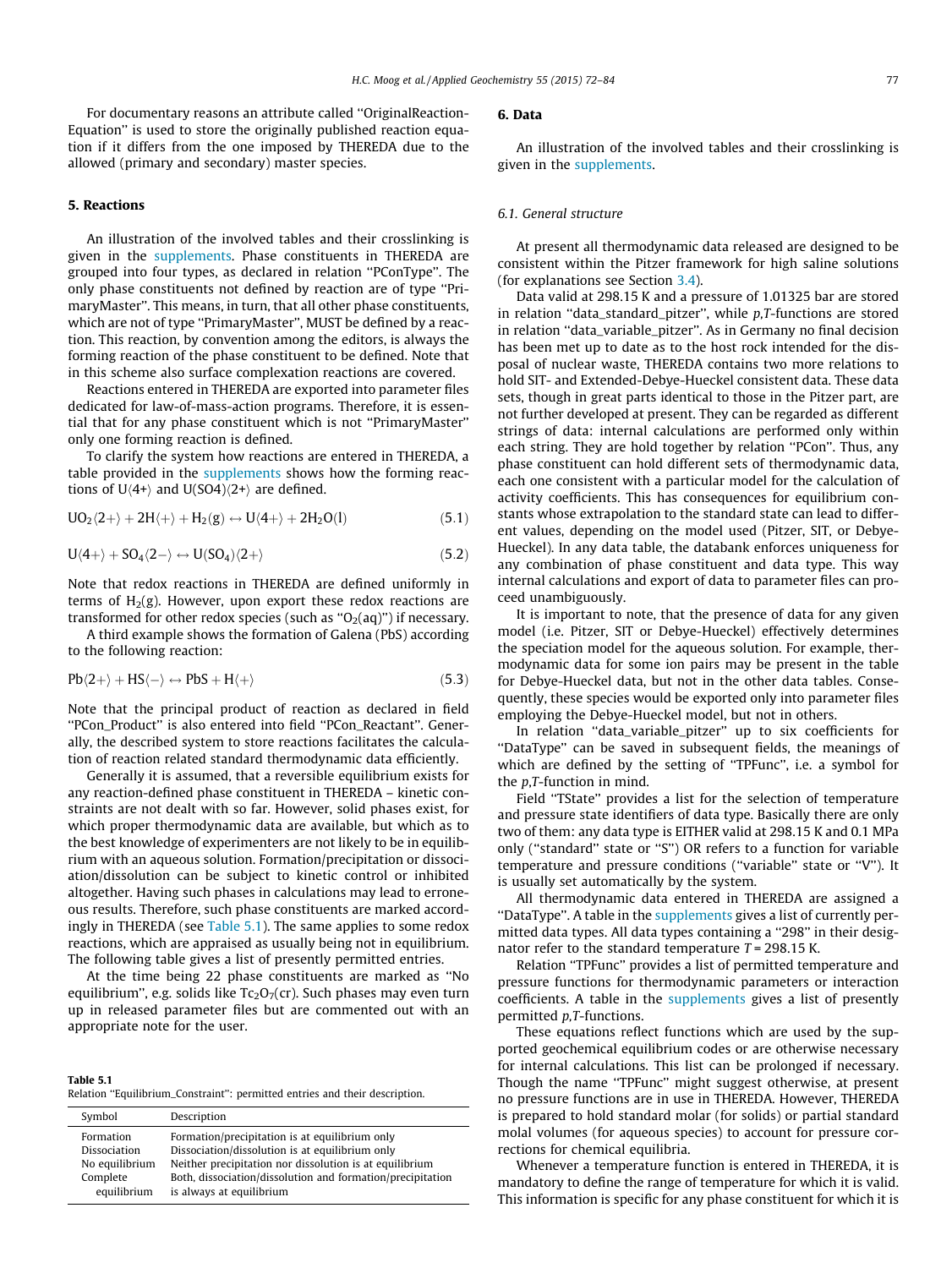<span id="page-6-0"></span>entered and is transmitted to the user upon export into code-specific parameter files.

Units for all kinds of data cannot be selected by the editor. Usually all units are SI-based or were selected on the mutual acceptance of the THEREDA administration board. However, each data type is assigned a meaningful acronym for its unit, which is displayed to the editor by DB-Control.

Generally, all decimal numerical values are inserted with "." instead of ",". In SQL-statements the latter is interpreted as separator between attributes.

#### 6.2. Classification and categorization of data

Data classification in THEREDA consists of a numerical element (the data class) and the data category. The number is a measure of the overall credibility of the datum. Data category specifies how the datum was determined experimentally or derived calculationally. It must not be confused with the calculation mode described below. While the numerical part refers to more general information about the datum, data category identifies whether it refers to formation or reaction data. Table 6.1 gives a list of presently permitted categories.

Background for the categorization of data is our experience that e.g. a solubility constant for a solid phase can sometimes be traced back to an experimental determination of standard enthalpy, standard entropy, and heat capacity with purely thermochemical methods. This value, however accurate the measurement might have been performed, can turn out to be completely unusable for the calculation of solubility in aqueous solution. However, the purpose of THEREDA is to compile data for the modelling of aqueous solution chemistry. Therefore, data based on equilibrium data in aqueous solution are preferred normally.

However, as inevitably not all data needed for solubility equilibria in aqueous solution will be available, contributors to THEREDA may decide to accept a datum, which was derived thermochemically. But in any case the thermochemical nature of its origin will be saved in THEREDA for both documentation and to issue appropriate warnings to the user.

Entries for data class and data category are selected from lists. [Table 6.2](#page-7-0) gives a list of presently permitted combinations of data class and –category.

This system reflects the different steps in which data are entered. "DataClass" = 6 is valid as soon as a data set has been automatically generated upon definition of a new phase constituent. It usually means the editor has not yet touched the data set at all. In a second step data are entered. The assessment about the quality and the source (see below) can be done along with the entry or later on. Categories "F" and "R" refer to values derived from formation or reaction data, respectively. In some cases this categorization, however, is not applicable (''NA'').

The general meaning of the numbers reflecting the data quality is given in [Table 6.3](#page-7-0).

Data are also classified as to their origin (''DataSource''). A system of numbers specifies the kind of reference a datum is taken from. [Table 6.4](#page-7-0) gives a list of presently permitted data sources.

| Table 6.1 |                                                                  |  |  |  |
|-----------|------------------------------------------------------------------|--|--|--|
|           | Relation "Category": permitted categories and their description. |  |  |  |

| Symbol | Description                                |
|--------|--------------------------------------------|
|        | Formation data                             |
| R      | Reaction data                              |
| FR     | Based on formation- and reaction-type data |
|        | Surface-related data                       |
| NA     | Not applicable                             |
|        |                                            |

Looking at the items in the tables for data class, data quality, and data source, it becomes obvious that THEREDA is actually prepared to accept data with a low credibility. Such data are adopted if they are essential for certain geochemical calculations and no better data are available. Accepting highly reliable data only would bring the user to amend the exported parameter file on his own initiative. While this of course remains possible at any time, we felt it preferable to propose such data straightaway. The important point is, however, that the information about poor data quality is passed on to the user in the exported parameter files!

All data in THEREDA refer to a sourceable reference. References are stored in a dedicated substructure, explained in detail in the supplements.

#### 6.3. Internal calculations

Basically, all kind of data in THEREDA may be either ''entered'' (''independent'') or ''calculated'' (''dependent''). In the former case, the datum is considered fixed and not subject to internal calculations. Note that an ''entered'' datum may still be a calculated one, but this calculation was done ''outside'' the databank. In the latter case, the datum is derived from other data in THEREDA by internal calculations.

However, the exact way HOW a datum is to be derived from other data becomes unambiguous only as soon as ''CalcMode'' is combined with a ''DataType''. Not all calculation modes make sense for all data types. And not for all possible combinations of data type and calculation mode (even though they may be feasible) an algorithm may be available in THEREDA. Only particular combinations of ''CalcMode'' and ''DataType'' are allowed, which are declared in the n:m relation ''DataType\_x\_CalcMode''. Actually, for some data types (''DRG298'', ''DFG298''), it is not permitted at all to enter values directly. A table in the supplements gives a list of presently permitted calculation modes.

Upon the definition of a new phase constituent, the system creates new standard combinations of entered and internally calculated data types, which is to be selected by the editor.

As THEREDA is an ongoing project, some internal calculations, though meaningful, are not implemented yet. This is transmitted in a dedicated field to the editor.

As to internal calculations of dependent data, THEREDA follows the concept to define a minimum number of necessary, elemental conversion steps between certain data types. By repeating those steps all over the entire databank, eventually all dependent data are calculated. [Fig. 6.1](#page-8-0) shows how the different conversion steps create links between all data types.

Generally, internal calculations work with the usual thermodynamic relations. E.g., data types in boxes represent those which may be mutually calculated by use of the Gibbs–Helmholtz equation of formation or reaction, whenever two out of three are known. ''CF'' represents the calculation of reaction data from formation data. Conversely, calculation of formation data from reaction data is marked ''CR''.

A closer inspection of [Fig. 6.1](#page-8-0) reveals that certain conversions are performed in a succession of elemental calculational steps. E.g., ''LOGKT'' is not directly converted into ''LOGK298'', as might have been expected, but first converted into ''DRGT'', which subsequently is converted into ''DRG298''. It is with ''DRG298'' only, that calculation of ''LOGK298'' is available (when it has not been ENTERED).

''CP298'', the standard (partial) molar heat capacity at constant pressure is entered directly into the databank. It should be kept in mind, however, that for the derivation of heat capacities in the cited literature, other standard thermodynamic quantities may have been used. This might especially hold true for the derivation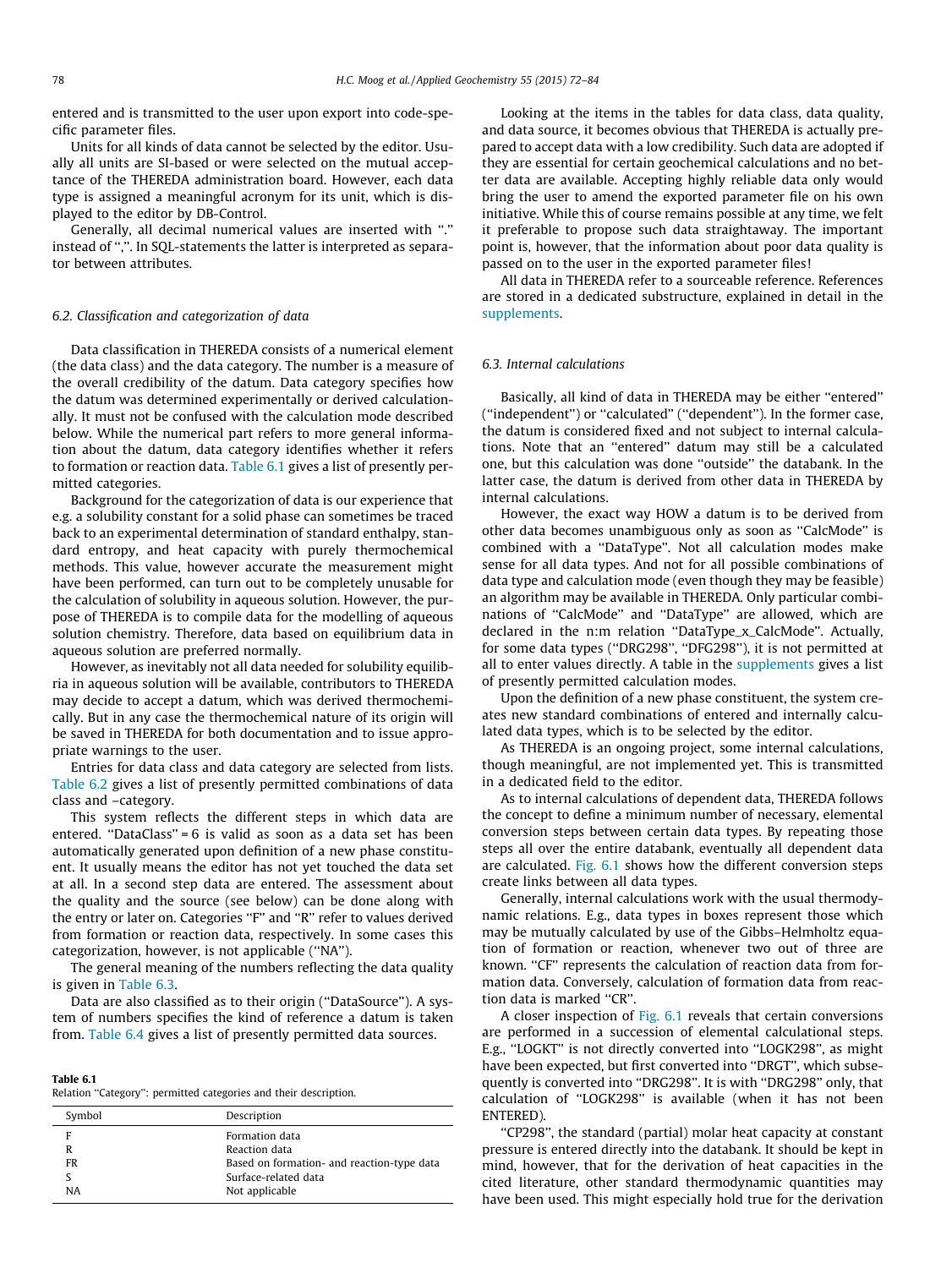<span id="page-7-0"></span>

| Table 6.2                                                                                                               |  |
|-------------------------------------------------------------------------------------------------------------------------|--|
| Relation "DataClass": permitted combinations of data quality (column "Symbol") and data category and their description. |  |

| Symbol         | Category  | Description                                                                           |
|----------------|-----------|---------------------------------------------------------------------------------------|
| $-1$           | F         | Internally calculated with CalcMode CF, CGHF or CTPFUNC                               |
| $-1$           | R         | Internally calculated with CalcMode CR, CGHR or CRLOG                                 |
| $-1$           | <b>NA</b> | Value internally calculated                                                           |
| 0              | <b>NA</b> | By definition/convention fixed value                                                  |
|                | F         | Value based upon experimental thermochemical data                                     |
|                | S         | Value based upon experimental equilibrium data                                        |
|                | R         | Value based upon experimental equilibrium data in aqueous solution                    |
|                | F         | Chemical analogue value, based upon thermochemical data                               |
| 2              | S         | Chemical analogue value                                                               |
| $\overline{2}$ | R         | Chemical analogue value, based upon experimental equilibrium data in aqueous solution |
| 3              | F         | Estimated value, based upon founded correlations and models for formation data        |
| 3              | S         | Estimated value, based upon founded correlations and models                           |
| 3              | R         | Estimated value, based upon founded correlations and models for reaction data         |
| 3              | <b>NA</b> | Estimated value, based upon founded correlations and models                           |
| 4              | <b>NA</b> | Origin of value not reported; data class cannot be determined                         |
| 5              | NA.       | Not consistent with other data in THEREDA                                             |
| 6              | <b>NA</b> | DataClass has not yet been assigned                                                   |

#### Table 6.3

Relation ''DataQuality'': permitted data qualities and their description.

| Symbol | Description                                                                                                                                                                                                                           |
|--------|---------------------------------------------------------------------------------------------------------------------------------------------------------------------------------------------------------------------------------------|
| -1     | Internally calculated                                                                                                                                                                                                                 |
|        | By definition/convention fixed value                                                                                                                                                                                                  |
|        | Reliable datum                                                                                                                                                                                                                        |
|        | Datum is reliable within the given range of error, but error is relatively high (because of experimental problems, errors in utilized auxiliary data, or<br>uncertainties due to inappropriate analogy-data or methods of estimation) |
|        | Questionable value (uncertain model for speciation, uncertain auxiliary data), but nevertheless suitable and necessary for the description of experimental<br>data in the system of interest                                          |
|        | Suitability for modelling or correctness not yet determined                                                                                                                                                                           |
|        | Scrutinized and deemed inapplicable for modelling (due to experimental shortcomings or inadequate assumptions in the course of processing experimental                                                                                |
|        | data or inadequate estimation procedures)                                                                                                                                                                                             |
| 6      | DataQuality not yet entered (to be done)                                                                                                                                                                                              |

# Table 6.4

Relation ''DataSource'': permitted data sources and their description.

| Symbol | Description                                                                                                               |
|--------|---------------------------------------------------------------------------------------------------------------------------|
| $-1$   | Internally calculated                                                                                                     |
| 0      | By definition/convention fixed value                                                                                      |
| 1      | Value taken from an international review (e.g. CODATA, NEA-TDB)<br>or from an internationally acknowledged review article |
| 2      | Value taken from an institutional review                                                                                  |
| 3      | Value is based upon a number of publicly accessible publications<br>(paper, report)                                       |
| 4      | Value is based upon a single publicly accessible publication (paper,<br>report)                                           |
| 5      | Value is based upon internal sources not available to the public, but<br>available to editors of THEREDA                  |
|        |                                                                                                                           |

6 Data source not yet entered (to be done)

of partial molal standard heat capacities of aqueous species (e.g. [Bernarducci et al., 1979](#page-11-0)).

Another special case is the relationship between ''DRG298'' and ''LOGK298v. It is possible, though not advisable, to derive ''LOGK298'' from ''DRG298'' (''CR''), which is calculated from ''DRH298'' and ''DRS298'' (''CGHR''), which in turn were derived from "DFH298" and "S298" ("CF"!). This means, while the final calculational step "CR" may lead to the conclusion that "LOGK298" is derived from reaction data, it is ultimately derived from formation data (''DFH298'' and ''S298''), which clearly violates one key objective of THEREDA: to unambiguously mark each datum, whether it is based on aqueous equilibrium data or thermochemical data. This predicament was solved by introducing a new elemental calculational step "CF", which in this context leads to exactly the same mathematical transaction like ''CR''.

Missing in the above figure are interaction parameters (''IP298'', "IPT"), which are either entered or calculated from a  $p$ , T-function. Data types ''IP298'' and ''IPT'' are generic and can contain all kinds of interaction coefficients for any phase. How these coefficients are internally calculated is governed by the interaction model and the interaction type of the coefficients in question, see Section [7](#page-9-0).

Internal calculations are triggered by the change of any data type with ''CalcMode'' = ''Entered''. Basically, scripts written in PL/pgSQL (procedural language/PostgreSQL structured query language) begin to work. PL/pgSQL is supported by the PostgreSQL database management system (DBMS) and offers the possibility to combine SQL-statements with syntax elements which allow for the construction of loops and control structures. Thus, PL/ pgSQL-scripts allow issuing queries, to perform arithmetic calculations from them and to update databank tables.

The main script is called with the name of the data table and the present phase constituent as arguments. It is checked whether the data set changed is actually a temperature function or a value valid for 298.15 K only. In the former case, dependent temperature functions are internally calculated first, followed by depending data sets for 298.15 K. Following the hierarchical structure of phase constituents it is determined which other data depend on the one just changed. If the changed datum belongs to a phase constituent of type ''Product'' or ''MineralsSolids'', only data belonging to this phase constituent are subject to change, because – by defini-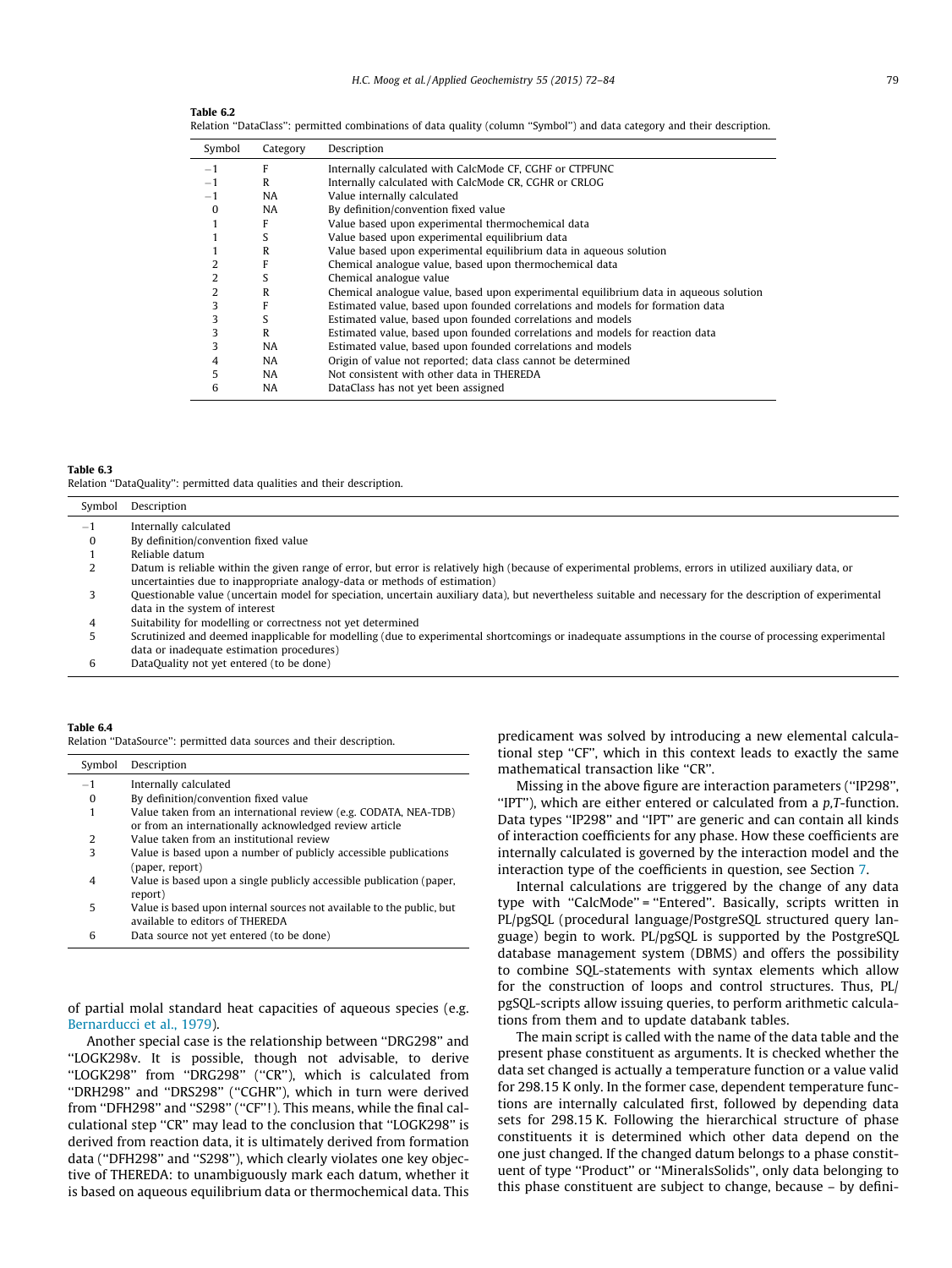<span id="page-8-0"></span>

Fig. 6.1. Elemental conversion steps between data types.

tion – no other phase constituents depend from it. If a ''Secondary-Master'' has been changed, first all data for this phase constituent are re-evaluated; then a list of depending phase constituents is created and the main function loops through the list to calculate new data for all phase constituents on this list. The same applies in case a ''PrimaryMaster'' is changed (which is, however, almost never the case): after re-evaluation of all data for the ''PrimaryMaster'', a list of all depending ''SecondaryMasters'' and ''Product''/''MineralsSolids'' is formed and re-evaluated. The list of data types belonging to a single phase constituent is looped through until all dependent data for the respective phase constituent are calculated.

It is important to note that all internal calculations are confined to data belonging to the present interaction solution model. For example, if a datum belonging to the Pitzer database is changed (''data\_standard\_pitzer'' or ''data\_variable\_pitzer'') then internal calculations are performed only for other data in these relations. This way, work on two (or more) different databases could proceed simultaneously, maintaining internal consistency and referring to a single system of phase constituents, classification and formation reactions. Note, that this system also allows having different speciation models for different aqueous activity models: only phase constituents which are assigned thermodynamic data for a given aqueous activity model (may it be Pitzer, Extended Debye-Hueckel or other models) are exported into the respective parameter files for geochemical speciation codes.

To reduce the complexity and length of code used, each elemental conversion step, depicted as arrows in Fig. 6.1 is represented by an individual function. Any function checks whether the prerequisites for the calculation are met. If this is not the case, a message is dropped for the editor in field ''NoteForEditor'' (which exists in all data tables) and the respective value (or all values for temperature coefficients, respectively) is set to ''NULL''. If the calculation is possible, ''NoteForEditor'' is set to ''NULL'', and the table is updated with the new value(s).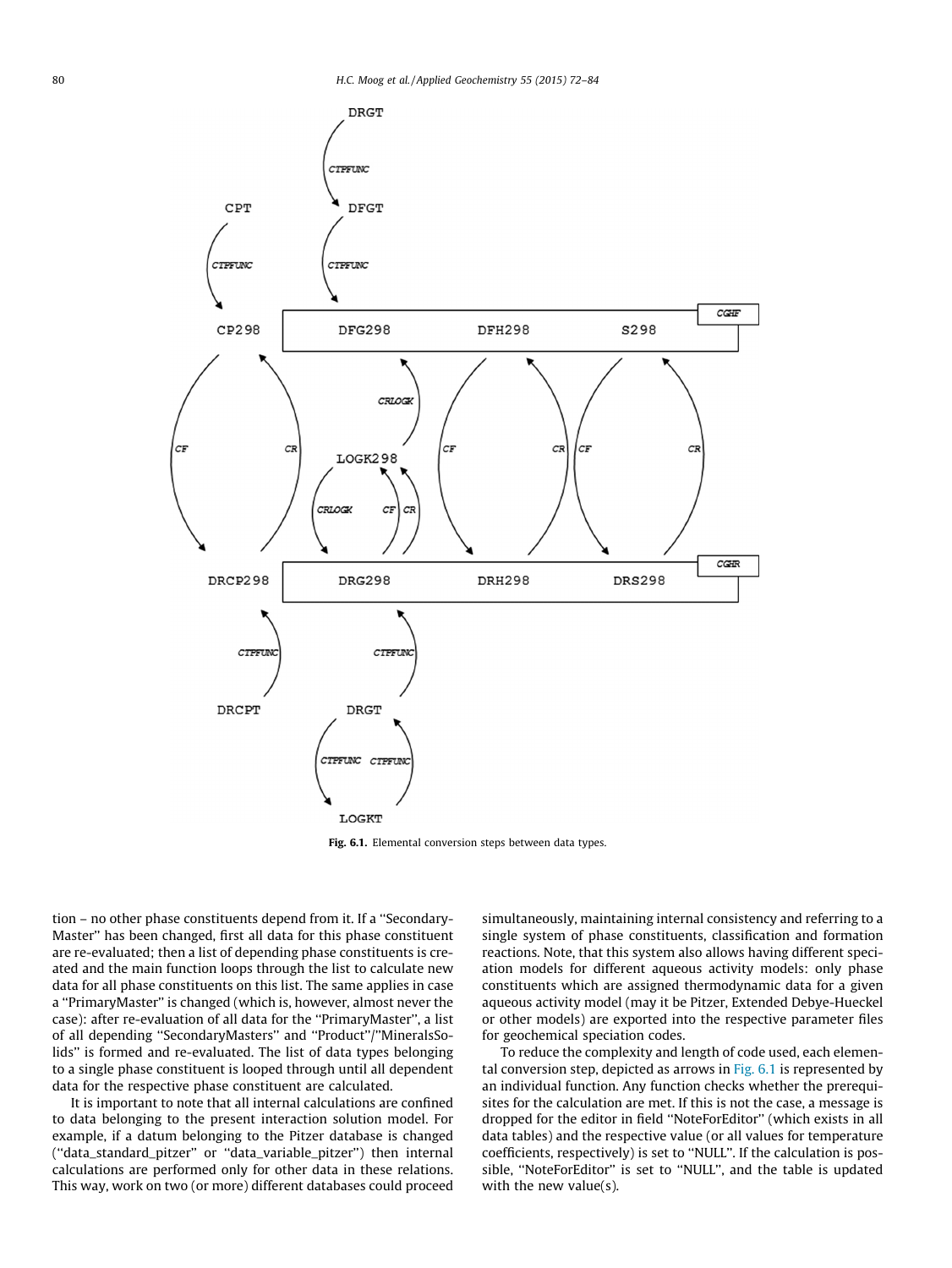# <span id="page-9-0"></span>7. Interactions

An illustration of the involved tables and their crosslinking is given in the supplements.

THEREDA uses a very general approach for non-ideal interactions which is applied to all phases, the aqueous, the gaseous, and all solid phases. Administration of interactions within THEREDA begins with the declaration of an interaction model. Table 7.1 gives a list of currently permitted interaction models. ''EDH'' is present for formal reasons: The extended Debye-Hueckel model does not contain interaction coefficients of any kind.

An arbitrary number of additional interaction models can be added, including ones for non-ideal solid solutions. Note, that the Redlich–Kister–Muggianu-Polynomial has been added to the list, to test the databank functionalities during development. However, at present no real data for non-ideal solid solutions are part of THE-REDA, because it was not necessary yet.

Any model may be assigned an arbitrary number of interaction types and must be assigned to at least one mixed phase. This construction works similar to the assignment of phase constituents to phases in n:m relation called ''InteractionModel\_x\_Phase''. For example, the Pitzer model is assigned to the aqueous phase only, and thus the databank would prevent the entry such data for a solid mixed phase. Another example would be the RKMPmodel, which could be assigned to a number of solid solutions. It is only after this assignment that a particular phase is cleared by the system for the entry of pertinent data.

Next step is the declaration of interaction types. Each interaction type is assigned to an interaction model, a number of interacting phase constituents, and the number of coefficients, by which it is defined. A table in the supplements gives a list of currently permitted interaction types.

Interaction types related to the SIT-theory were included to test functionalities of the databank. At present, no activities are undertaken to develop a SIT-consistent database in THEREDA.

Any interaction is defined by a particular combination of phase, interaction type and interacting phase constituents. Such interactions are declared in relation ''Interaction''. It is only after these steps that interaction coefficients (being associated with a particular interaction type which is part of a particular interaction model) may be entered.

In analogy to the declaration of data classes, the relation ''IPClass'' provides a list of identifiers for classes of interaction parameters, which are better suited than those designed for the classification of data. Note that ''IPClass'' is essentially built up by one attribute only while data classes are characterized by a combination of two attributes (compare Section [6.2](#page-6-0)) (see Table 7.2).

Table 7.2 gives a list of presently permitted classes for interaction parameters.

As for thermodynamic data, interaction coefficients are recorded for 298.15 K or as functions of temperature and pressure in relations ''interaction\_standard'' and ''interaction\_variable''. Up to six coefficients can be stored for any individual interaction. Note, that coefficients for conceivable interaction models stored

| Table 7.1                                                  |  |  |
|------------------------------------------------------------|--|--|
| Relation "InteractionModel": permitted interaction models. |  |  |

| Symbol                | Description                                      |
|-----------------------|--------------------------------------------------|
| Pitzer<br><b>RKMP</b> | Pitzer model<br>Redlich-Kister-Muggianu Polynome |
| SIT                   | Specific Interaction Theory                      |
| <b>EDH</b>            | Extended Debye-Hueckel                           |

#### Table 7.2

| Relation "IPClass": permitted classes for interaction parameters and their description. |  |  |  |  |  |  |  |  |
|-----------------------------------------------------------------------------------------|--|--|--|--|--|--|--|--|
|-----------------------------------------------------------------------------------------|--|--|--|--|--|--|--|--|

| Symbol         | Description                                                                       |
|----------------|-----------------------------------------------------------------------------------|
| $-1$           | Internally calculated with CalcMode CTPFUNC                                       |
| 0              | By definition/convention fixed value                                              |
| 1              | Value based upon experimental equilibrium data                                    |
| 2              | Chemical analogue value, based upon experimental equilibrium<br>data              |
| 3              | Estimated value, based upon founded correlations and models                       |
| $\overline{4}$ | Tentative value for unknown interaction coefficients which cannot<br>be estimated |
| 5              | Not consistent with other data in THEREDA                                         |
| 6              | IPClass not yet entered (to be done)                                              |

in THEREDA are stored in these two relations, unlike the situation with standard thermodynamic data, which are stored in different relations, depending on their consistency with a particular aqueous solution model.

In ''interaction\_variable'' up to six temperature (or pressure) coefficients may be entered for each of the six 298 K-coefficient. Again, the meaning of these coefficients is given by the selected p,T-function. However, at present only T-functions for interaction coefficients are in use.

Note the similarities with the way standard thermodynamic data are stored. Also for interaction coefficients information as to the quality, the category and the source of the interaction coefficients is captured. Additional information covers the valid range of temperature and pressure, as is done for standard thermodynamic data.

At the time being, no solid solution models are entered in THEREDA. Solid solutions entered without the assignment of interaction coefficients would be treated as ideal solid solutions upon export.

## 8. Surface complexation

In addition to the precipitation of and incorporation in mineral phases, also the sorption onto mineral surfaces is an important retardation process for radio-/chemotoxic substances on their possible way from a nuclear waste deposit into the biosphere. Surfaces to be considered include the backfill and the surrounding host rock as well as corrosion products of the various barrier components. For the modelling of such sorption processes various Surface Complexation Models (SCM) have been established. These SCM are not consistent to the Pitzer ion-ion interaction model (primarily addressed by THEREDA so far) but to the Extended Debye-Hueckel (EDH) interaction model. However, the database structure has been extended for the processing of surface complexation data of the following SCM's:

- Diffuse double-layer model (DDL) [Dzombak and Morel](#page-11-0) [\(1990\)](#page-11-0).
- Constant Capacitance model (CC) [Schindler and Gamsjäger](#page-12-0)  $(1972)$
- Non-electrostatic model (NE) [Bradbury and Baeyens \(1997\)](#page-11-0).
- 1pK-Basic Stern model (1pK-BS) [Westall and Hohl \(1980\).](#page-12-0)

This implementation is fully consistent with the classification and categorization system as described in Section [6](#page-5-0) including internal calculations (see Section [6.3\)](#page-6-0).

So far, no efforts were undertaken within the frame of THEREDA to develop an internally consistent database for low-saline solutions. Thus, SCM data support is ''under development'' and might be subject to future versions of THEREDA. The specific technical implementation will be described in a later publication.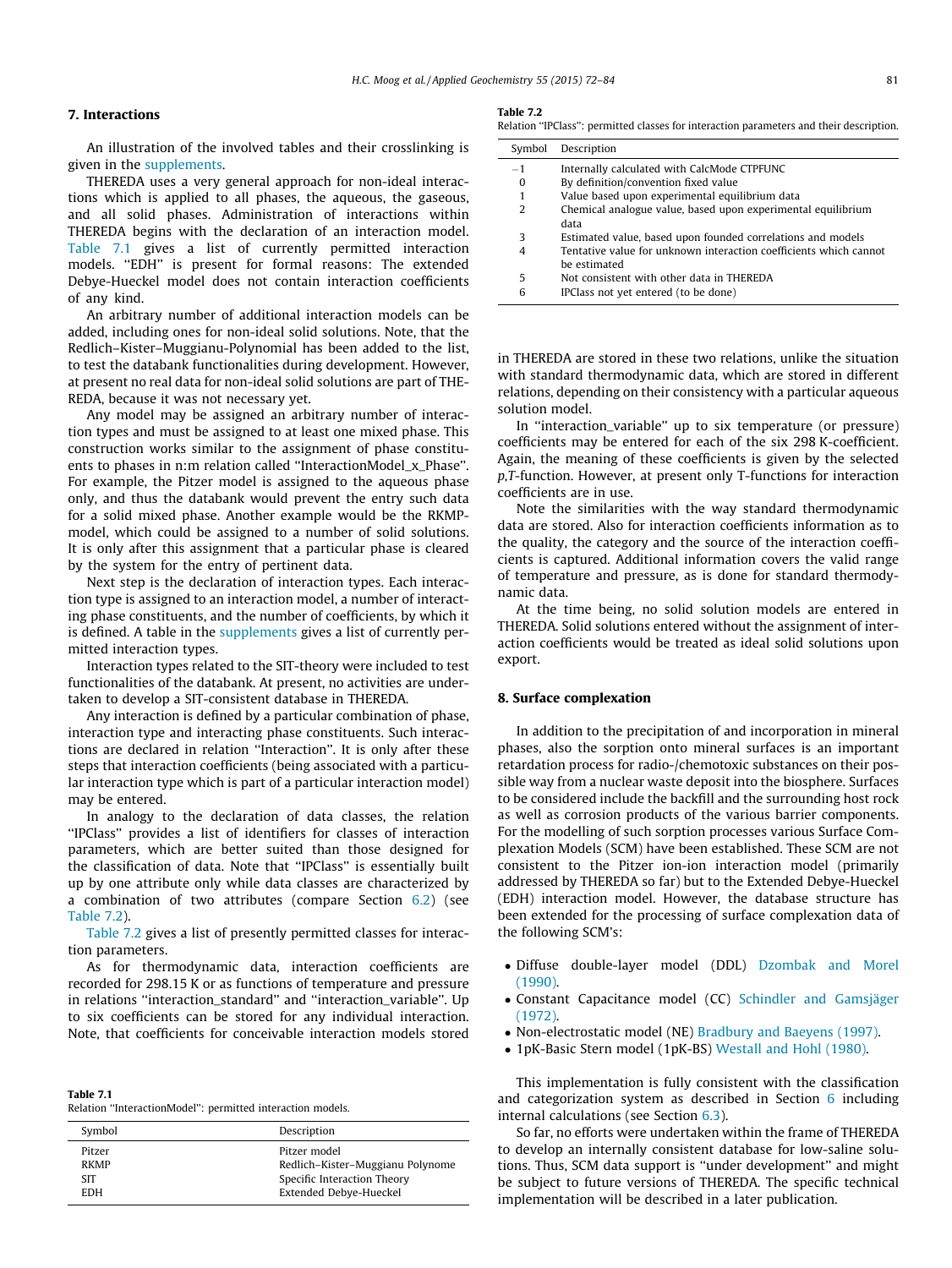# 9. Sets

An illustration of the involved tables and their crosslinking is given in the supplements.

Maintaining ''internal consistency'' means to obey certain relationships between individual data, going well beyond the usual thermodynamic relationships such as Gibbs–Helmholtz, Hess or Born–Haber. The easiest way to indicate this is to put individual data into a single data set. Examples are the six individual interaction coefficients for a single binary Pitzer interaction only being valid for a certain solubility constant, or the individual terms for p,T-function in ''Data\_Variable\_Pitzer''. In either case, individual data pertaining to a single data set depend on each other and thus must only be changed simultaneously and in a consistent manner.

A more intricate way is given by the THEREDA system of internal calculations, where all data either ''entered'' or ''internally calculated'': as with the former case, an internally calculated value must not be changed manually (and in fact cannot be in THEREDA), because it depends from an entered value elsewhere. Vice versa, upon changing an entered value, all dependent internally calculated values need to be updated (this is in fact done by calculation scripts within the databank).

A third example is represented by the very relation structure within THEREDA, where data consistent with the Pitzer approach are assorted into one individual relation (''Data\_Standard\_Pitzer'' or ''Data\_Variable\_Pitzer''). The same would apply, if THEREDA would be enhanced to cover also an Extended-Debye-Hueckel model. As a consequence, a mineral phase in THEREDA may have as many solubility constants as there are different strings of aqueous phase models present: a solubility constant in ''Data\_Standard\_Pitzer'' is consistent with all other data pertaining to the Pitzer world, while a solubility constant for the same mineral phase consistent with Debye-Hueckel data could be numerically different, and yet leading to correctly calculated solubilities when applied in a geochemical code.

In all these cases individual data form what we call ''sets'', a term which should be clearly distinguished from the technical term "data sets", which actually means "tuples" in the data bank world. However, dependencies between data may exist, which cannot be represented in a databank structure without undue effort. For this purpose, THEREDA offers the possibility to declare named "sets" (relation "SetList"), and to assign interactions, phase constituents, phases or data arbitrarily (relation ''SetData''). The purpose of this concept is to notify the editor in the event when individual data are about to be modified which depend from other data or from which other data depend, respectively.

A practical example for such a set is the solubility constant for a solid phase, which had been developed along with Pitzer parameters, describing interactions between individual phase constituents of the aqueous phase involved in the forming reaction of this solid phase: Neither the solubility constant nor any of the involved Pitzer parameters must be changed individually. If the editor tries to do so, the system will prevent this and issue an appropriate note. If the set contains data from different editors, such a conflict must be clarified by personal communication between the editors.

Assignments can only be issued for an existing set. Each set is associated with a given interaction model.

Further it is possible to define relationships between sets. The relationship between two sets is either additive (AND) or exclusive (XOR). The former means, that two sets must always be used together while the latter means the contrary: either one or the other data set should be selected for the export into a parameter file.

# 10. Auditing

Many records in THEREDA are subject to a review process called ''auditing''. The audit process is of paramount relevance for the quality assurance in THEREDA. It is formalized, controlled by internal functions directly incorporated into the DB-Control interface (see Section 11) and fully documented. Technically any data record with the "CalcMode" "entered" (see Section  $6.3$ ) is subject of an audit. The audit process is highly automated and based on both internal checks/calculations and an action scheme relying on ''auditors''. The ''auditor'' checks the data and fills interactive forms. Depending on the ''auditor's'' perception an appropriate status flag is assigned to the data record and thus marked for a data release or a revision. The flag may require further actions form the original data record editor, afterward initiating a new audit cycle.

# 11. DB-Control

Editors work with the database using a graphical user interface which can be accessed from the common project web site. This JAVA-based program is referred to as ''DB-Control''.

Working with DB-Control actually spares the editor to deal with many separate tables, as these are reduced to lists or are combined to give useful views. Moreover, most input is checked by DB-Control immediately for formal correctness. Also the input sensibility is checked if possible.

Some more details can be found in the supplements.

#### 12. Export

The primary purpose of THEREDA is to provide users with ready-to-use parameter files. As THEREDA is a long-term project, and nobody can tell which geochemical codes will be used in the future, it was decided that the principal export format should be generic and not bound to any existing code at all. This generic output should encourage users to design own programs to import data from THEREDA. To ensure that the generic output really works it is further used as input to the creation of parameter files. Four codes for thermodynamic equilibrium calculations are supported at present: EQ3/6, PHREEQC, Geochemist's Workbench®, and ChemApp. All export files are provided with a MD5-checksum.

The generic output is written in JSON-format. JSON (JavaScript Object Notation) is a lightweight text-based open standard designed for human-readable data interchange. Although JSON is based on a subset of the JavaScript scripting language and is commonly used with that language, it is a language-independent data format. Code for parsing and generating JSON data is readily available for a large variety of scripting languages. The projects webpage <http://json.org> (accessed 2014-04-08) provides a comprehensive listing of existing and well-tested JSON libraries.

JSON is a generic plain text (ASCII) format with a low overhead. This combined with the above listed properties renders it a suitable tool to both provide long-term archiving of the database and to produce a well-structured yet human readable copy of the data-base (or parts of it). The latter is important to provide a generic, intermediate format for database content to be further processed, e.g., in various parsers/converters to produce input files specifically formatted for a variety of geochemical speciation codes.

The THEREDA database is designed as one main JSON object which is divided into four arrays (''Elements'', ''Phases'', ''InteractionPhases'', and ''Bibliography''). The order of these arrays is a THEREDA convention.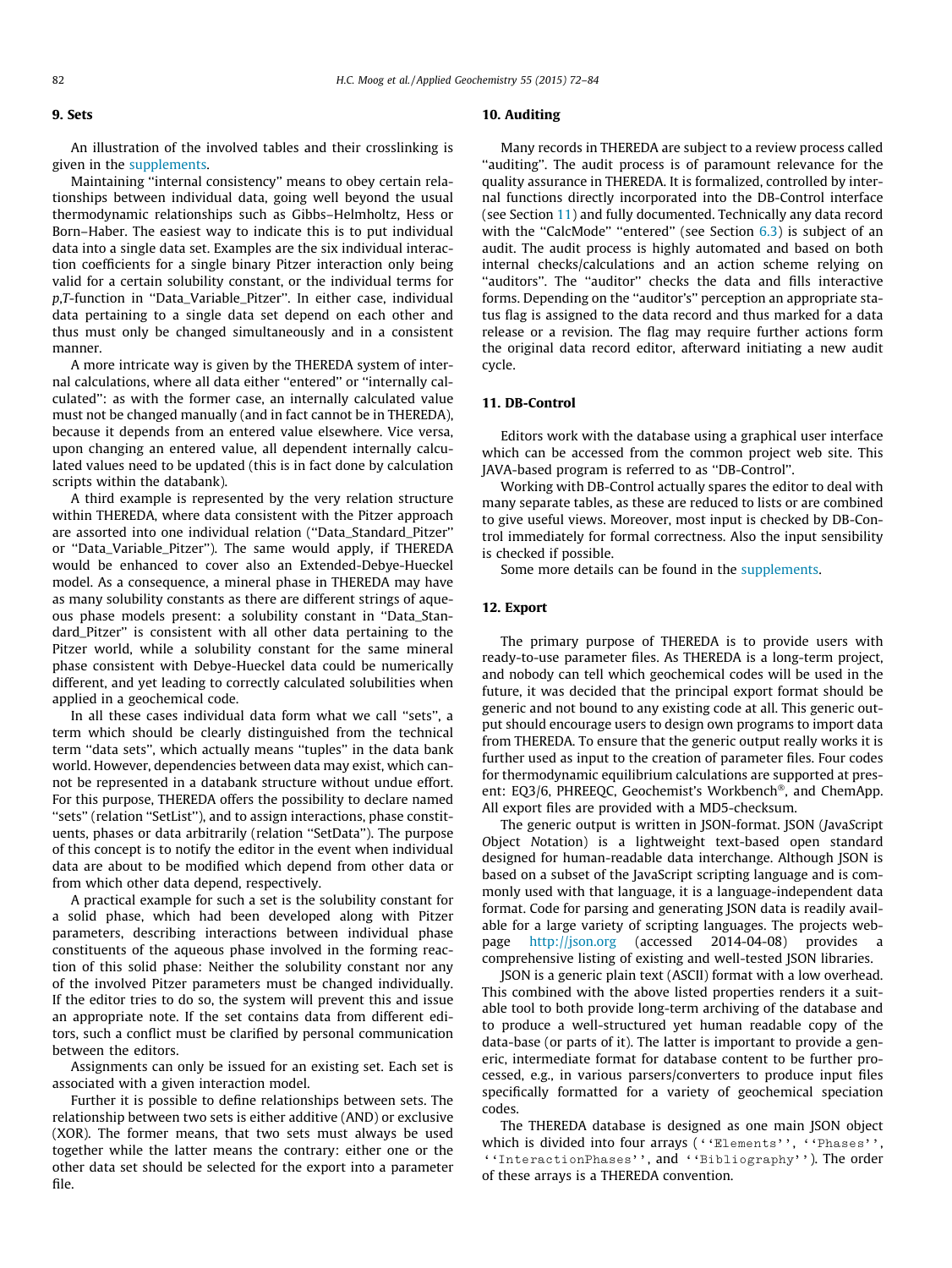<span id="page-11-0"></span>

| ₹                     | main object opening<br>#       |
|-----------------------|--------------------------------|
| "Elements":           |                                |
| ſ                     | opening array: "Elements"<br># |
| $#$                   | content<br>#                   |
| 1,                    | closing array<br>#             |
| ''Phases'':           |                                |
|                       | opening array: "Phases"<br>#   |
| $#$                   | content<br>#                   |
| 1,                    | closing array<br>#             |
| "'InteractionPhases'' |                                |
| ſ                     | opening array:<br>#            |
|                       | "InteractionPhases"            |
| $#$                   | content<br>#                   |
| ],                    | closing array<br>#             |
| ''Bibliography''      |                                |
| ſ                     | opening array:<br>#            |
|                       | "Bibliography"                 |
| $#$                   | content<br>#                   |
|                       | closing array<br>#             |
| ł                     | main object closing<br>#       |
|                       |                                |

More details about the JSON-structure used in THEREDA are given in the supplements. A full documentation of the JSON structure applied to the THEREDA database is available for download on the THEREDA website. Thus external third-parties shall be enabled to write their own parsers/converters to address their specific needs, e.g. other in-house codes. In this spirit, any proposals and remarks, which help to improve our JSON export format for THERE-DA, are most welcome.

#### 13. Further system functionalities

There are some other functionalities which the editor hardly notice, and which do not deal directly with the actual database, but fulfil some important tasks nevertheless. They shall be summarized below.

The program ''Table Log'' ([http://pgfoundry.org/projects/table](http://pgfoundry.org/projects/tablelog)[log](http://pgfoundry.org/projects/tablelog)) records changes within the database tables and thus provides transparency to all changes ever made. Additionally, it opens up the possibility to reset the THEREDA database on any previous state. Not only changes to records are saved, but also the insertion of new records as well as the deletion of records. Therefore it is possible to recover even deleted records.

For security reasons the whole databank including clone-copies for external access (released data), all scripts, auxiliary programs (export, logging) are mirrored daily on different servers.

#### 14. Benchmarking with other database projects

In general, benchmarking with other databases is certainly an important issue. For example, another Pitzer database was developed within the frame of the Yucca Mountain Project ([Mariner,](#page-12-0) [2004](#page-12-0)). However, we are convinced that ''Benchmarking'' is not meaningful as long as the values of entered or internally calculated thermodynamic data are compared. Rather, such a test should refer to the reproduction of published, well founded experimental data. Currently, efforts are undertaken in the THEREDA project, to establish such an evidence-based approach. Basically, it is our vision to provide CSV-formatted text files containing experimental data along with code-specific scripts, to enable users, both from the THEREDA project or other database projects, to validate their database with specific test cases. Failure to reproduce experimental results, primarily solubilities, will either indicate procedural mistakes occurring during data capture and – management, or toward real gaps in the thermodynamic database.

There will be graphical representations for calculations with the THEREDA database only. However, it is hoped that such an instrument would encourage other partners to put their database to the test and initiate an informal exchange of knowledge for the mutual benefit of all.

#### 15. Conclusions

THEREDA constitutes a web-based suite of codes designed to facilitate networked development and administration of a thermodynamic database. While the present focus lies on the development of a database optimized for solubility calculations in highsaline solutions, the same architecture could be used for the simultaneous development for more databases, e.g. for low ionic strength media. THEREDA sets priorities on the documentation of thermodynamic data with respect to their reliability and origin and strives to provide the user with ready-to-use parameter files. A generic data format is provided to promote wider usage of the data in THEREDA. This format could also be used as a common data format for the exchange between different database projects.

#### Acknowledgements

The development of THEREDA has been jointly funded by the German Federal Ministry of Education and Research (BMBF), the Federal Ministry for the Environment, Nature Conservation, Building and Nuclear Safety (BMU), and the Federal Ministry for Economic Affairs and Energy (BMWi).

Gratitude is expressed towards the following colleagues who – together with the authors – contributed or are contributing to the development of THEREDA (in alphabetical order): Marcus Altmaier (KIT-INE), Christiane Bube (formerly KIT-INE), Xavier Gaona (KIT-INE), Sven Hagemann (GRS), Horst-Jürgen Herbert (GRS), Bernhard Kienzler (KIT-INE), Volker Neck † (formerly KIT-INE), Steffen Leske (formerly HZDR-IRE, still active), Anke Richter (HZDR-IRE), Tina Scharge (GRS), Dmitry Sukhanov (formerly TUBAF), Wolfgang Voigt (TUBAF), Stefan Wilhelm (AFC), Thomas Wilms (formerly GRS), Georgia Wollmann (formerly TUBAF).

#### Appendix A. Supplementary material

Supplementary data associated with this article can be found, in the online version, at [http://dx.doi.org/10.1016/j.apgeochem.2014.](http://dx.doi.org/10.1016/j.apgeochem.2014.12.016) [12.016](http://dx.doi.org/10.1016/j.apgeochem.2014.12.016).

#### References

Altmaier, M. et al., 2014. ''THEREDA: Thermodynamic Reference Database, Database for Radionuclides'', Final Report BMWi Project THEREDA, INE Report 002/14.

- Bernarducci, E.E. et al., 1979. Partial molal heat capacity of aqueous ferrous chloride from measurements of integral heats of dilution. J. Solution Chem. 8 (10), 717– 727. [http://dx.doi.org/10.1007/BF00648777.](http://dx.doi.org/10.1007/BF00648777)
- 2008. Geochemical and Biogeochemical Reaction Modeling. [Cambridge University Press, Cambridge, ISBN-13: 978-0-521-87554-7](http://refhub.elsevier.com/S0883-2927(14)00329-1/h0015).
- Bond, K.A. et al., 1997. ''HATCHES: A referenced thermodynamic database for chemical equilibrium studies'', Nirex Report NSS/R379.
- Bradbury, M.H., Baeyens, B., 1997. A mechanistic description of Ni and Zn sorption on Na-montmorillonite, Part II: Modelling. J. Contam. Hydrol. 27, 223–248. [http://dx.doi.org/10.1016/S0169-7722\(97\)00007-7.](http://dx.doi.org/10.1016/S0169-7722(97)00007-7)
- Duro, L. et al., 2006. ''Update of a thermodynamic database for radionuclides to assist solubility limits calculation for performance assessment'' Swedish Nuclear Fuel and Waste Management Company, SKB Technical Report TR-06- 17, ISSN 1404-0344.
- Duro, L. et al., 2012. ThermoChimie, the ANDRA thermodynamic database. In: MRS Proceedings 1475. doi: [http://dx.doi.org/10.1557/opl.2012.637.](http://dx.doi.org/10.1557/opl.2012.637)
- [Dzombak, D.A., Morel, F.M.M., 1990. Surface Complexation Modeling. Hydrous](http://refhub.elsevier.com/S0883-2927(14)00329-1/h0040) [Ferric Oxide. Wiley, New York, ISBN-10: 0-471-63731-9](http://refhub.elsevier.com/S0883-2927(14)00329-1/h0040).